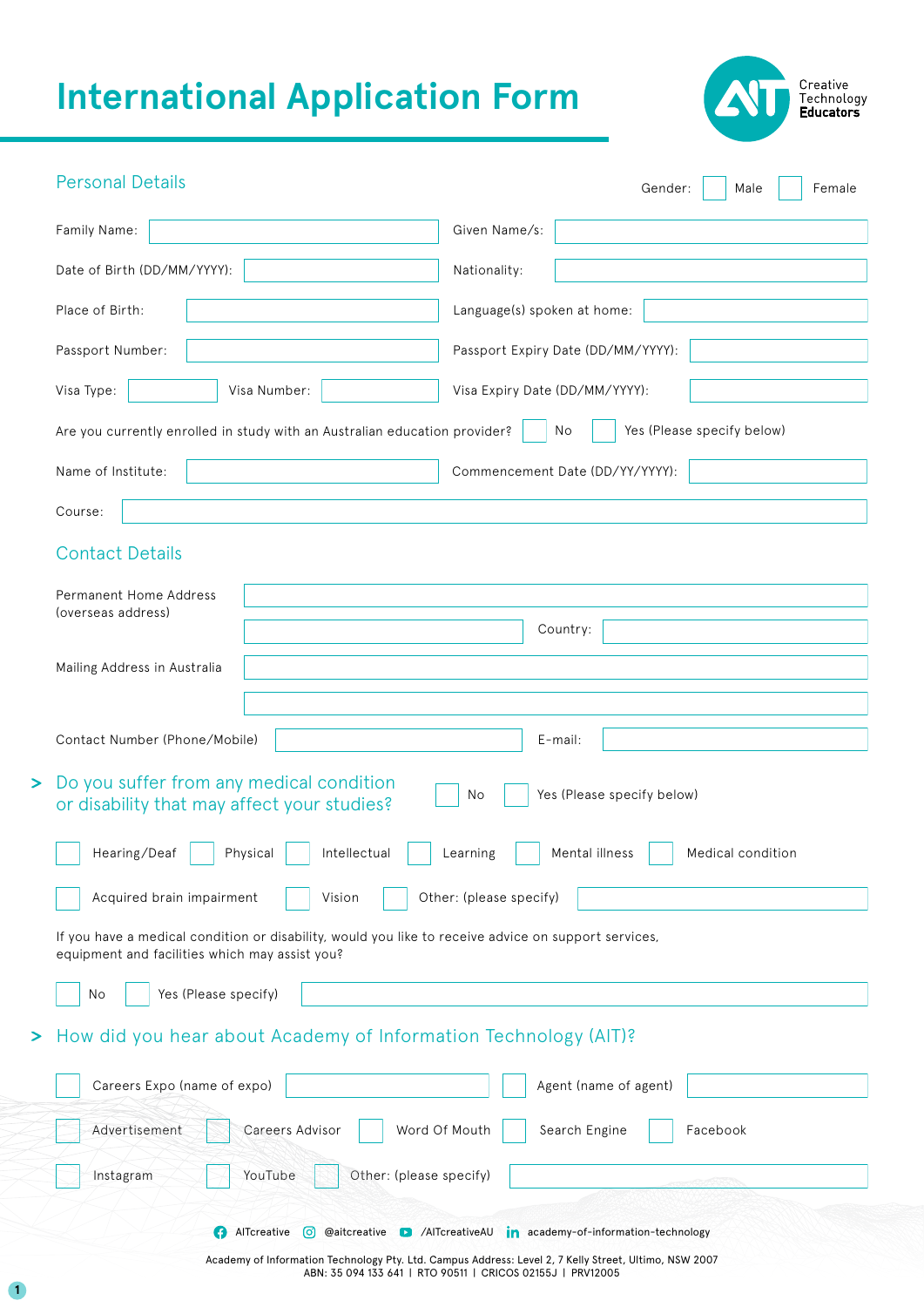#### Education & Qualifications

**2**

Please list your qualifications. If you are currently completing a qualification, please indicate when you expect to complete this study.

I would like to apply for recognition of prior learning (for students who have informal learning or work experience that aligns with the subjects in this course) or credit (for students who have previously completed studies in the same or an overlapping area). Certified copies of all evidence required.

| Qualification:                                                                                                                                                                                                                                                                                                                     | Year Completed:                                                                                       |  |  |
|------------------------------------------------------------------------------------------------------------------------------------------------------------------------------------------------------------------------------------------------------------------------------------------------------------------------------------|-------------------------------------------------------------------------------------------------------|--|--|
| Institution:                                                                                                                                                                                                                                                                                                                       | Country:                                                                                              |  |  |
| Qualification:                                                                                                                                                                                                                                                                                                                     | Year Completed:                                                                                       |  |  |
| Institution:                                                                                                                                                                                                                                                                                                                       | Country:                                                                                              |  |  |
| Qualification:                                                                                                                                                                                                                                                                                                                     | Year Completed:                                                                                       |  |  |
| Institution:                                                                                                                                                                                                                                                                                                                       | Country:                                                                                              |  |  |
| Please provide details of your English Proficiency result<br><b>English Proficiency</b><br>and/or training & attach supporting documentation.                                                                                                                                                                                      |                                                                                                       |  |  |
| Institution:                                                                                                                                                                                                                                                                                                                       | No. of Weeks:<br>Year Completed:                                                                      |  |  |
| <b>IELTS (Academic)</b><br><b>TOEFL</b><br>Others (Please specify):                                                                                                                                                                                                                                                                | Score*                                                                                                |  |  |
| * If you do not have an English Language ranking equivalent of IELTS 5.5 and you wish to apply for AIT vocational course(s), you will be required to take up additional English for<br>Academic Purpose (EAP) program which is designed to prepare students with the English skills required prior to commencement of AIT courses. |                                                                                                       |  |  |
| <b>Course Selection</b>                                                                                                                                                                                                                                                                                                            | Please select the course(s) you would like to study. For courses details, fees, and delivery options, |  |  |
| please refer to AIT website ait.edu.au                                                                                                                                                                                                                                                                                             | <b>Sydney Campus</b><br>Melbourne Campus                                                              |  |  |
| <b>BACHELOR DEGREES</b>                                                                                                                                                                                                                                                                                                            | <b>ASSOCIATE DEGREES</b>                                                                              |  |  |
| <b>Bachelor of Interactive Media</b>                                                                                                                                                                                                                                                                                               | <b>Associate Degree of Interactive Media</b>                                                          |  |  |
| Please nominate an area of specialisation (required)                                                                                                                                                                                                                                                                               | Please nominate an area of specialisation (required)                                                  |  |  |
| Film & Video<br>2D Animation                                                                                                                                                                                                                                                                                                       | Film & Video<br>2D Animation                                                                          |  |  |
| 3D Design<br>Game Design                                                                                                                                                                                                                                                                                                           | 3D Design<br>Game Design                                                                              |  |  |
| <b>Bachelor of IT (Mobile Apps. Development)</b>                                                                                                                                                                                                                                                                                   | Associate Degree of IT (Mobile Apps. Dev.)                                                            |  |  |
| <b>Bachelor of IT (Games Programming*)</b>                                                                                                                                                                                                                                                                                         | Associate Degree of IT (Games Programming*)                                                           |  |  |
| Please select your study duration (required)                                                                                                                                                                                                                                                                                       | Please select your study duration (required)                                                          |  |  |
| Accelerated - 2 years (104 weeks)<br>Accelerated* - 1 year (90 weeks)                                                                                                                                                                                                                                                              |                                                                                                       |  |  |
| Standard - 3 years (156 weeks)                                                                                                                                                                                                                                                                                                     | Standard - 2 years (104 weeks)                                                                        |  |  |
| Diploma of Digital Design<br>Diploma of Interactive Media<br><b>Select Start Date</b>                                                                                                                                                                                                                                              | Diploma of Information Technology<br><b>Payment Options</b>                                           |  |  |
|                                                                                                                                                                                                                                                                                                                                    |                                                                                                       |  |  |
| I will pay directly to Academy of Information Technology.<br>7 February 2022<br>Intake<br>30 May 2022<br>Dates<br>I will pay via an education agent.                                                                                                                                                                               |                                                                                                       |  |  |
| 19 September 2022                                                                                                                                                                                                                                                                                                                  |                                                                                                       |  |  |
| *A compressed delivery mode will only be offered if students are assessed to have the capability and capacity.                                                                                                                                                                                                                     |                                                                                                       |  |  |
| AlTcreative<br>$\lbrack 0 \rbrack$                                                                                                                                                                                                                                                                                                 | <b>@aitcreative C</b> /AITcreativeAU <b>in</b> academy-of-information-technology                      |  |  |
|                                                                                                                                                                                                                                                                                                                                    | Codemy of Information Technology Pty 1td. Campus Address: Level 2, 7 Kelly Street, Ultimo, NSW 2007   |  |  |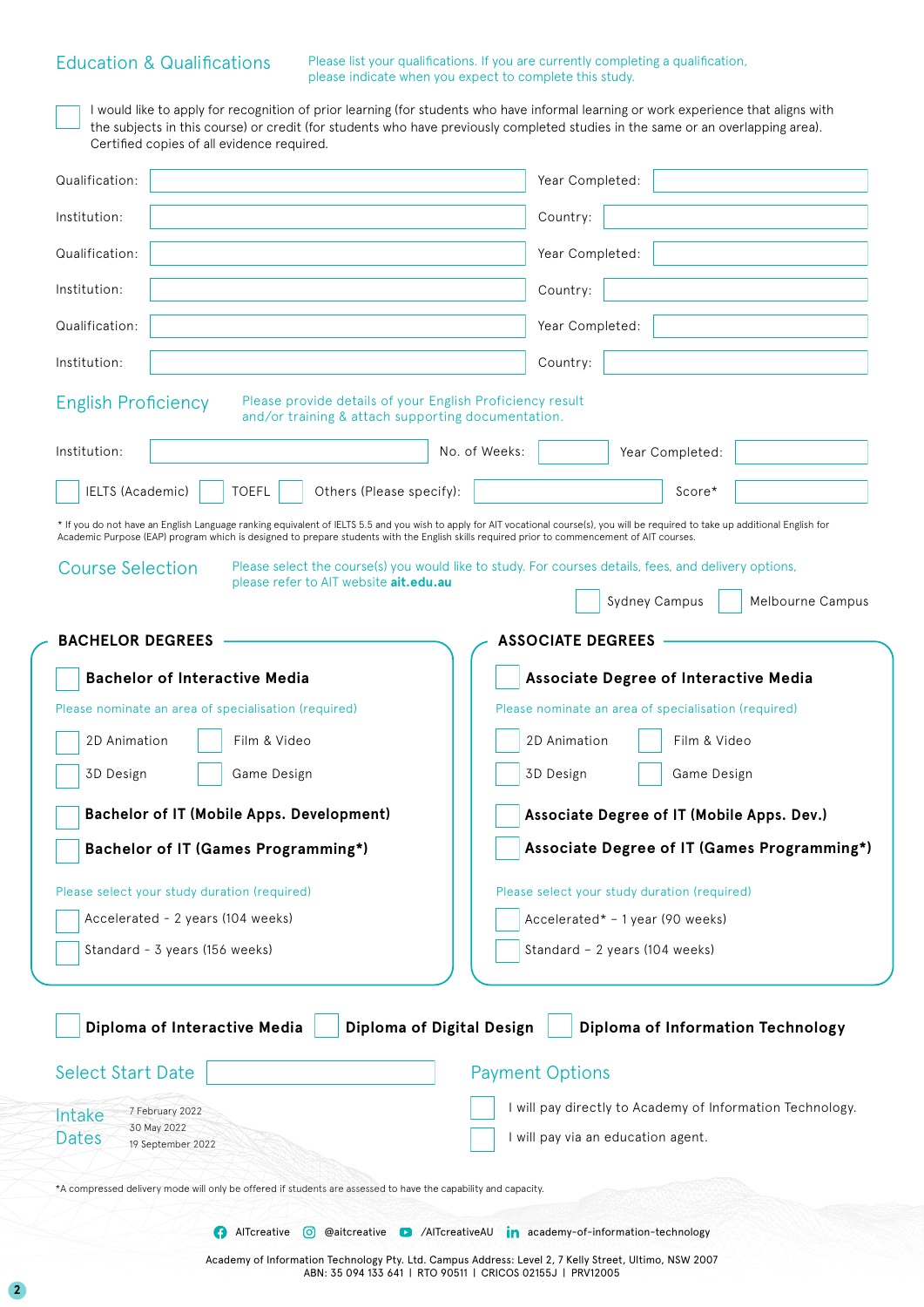#### Overseas Student Health Cover (OSHC)

| The Department of Immigration and Border Protection requires international students to maintain Overseas Student Health        |  |  |  |
|--------------------------------------------------------------------------------------------------------------------------------|--|--|--|
| Cover (OSHC) for the duration of student visa (e.g. visa length cover) in Australia. You could choose to organise this on your |  |  |  |
| own, or through AIT. AIT's preferred OSHC provider, Medibank Private offers competitive premiums, quality service              |  |  |  |
| and excellent customer care.                                                                                                   |  |  |  |

| Would you require AIT to organise Overseas Student Health Cover (OSHC) on your behalf? | <b>No</b> |  |
|----------------------------------------------------------------------------------------|-----------|--|
|----------------------------------------------------------------------------------------|-----------|--|

## **ADDITIONAL STUDENT DATA**

The Australian Government requires AIT to collect additional student data for statistical records. Please complete the form and hand in to student services within 48 hours of receipt. The form is confidential and will only be used for data purposes.

Yes

| Language and Cultural Diversity<br>1. In which country were you born?                                                                      |  |  |  |  |  |
|--------------------------------------------------------------------------------------------------------------------------------------------|--|--|--|--|--|
| Australia<br>Other:<br>If other, what year did you arrive in Australia?                                                                    |  |  |  |  |  |
| 2. Do you speak a language other than English at home? (If more than one language, indicate the one that is spoken most often)             |  |  |  |  |  |
| Other language:<br>English only (go to question 4)                                                                                         |  |  |  |  |  |
| 3. How well do you speak English?<br>Very Well<br>Not Well<br>Well<br>Not at all                                                           |  |  |  |  |  |
| 4. Are you of Australian Aboriginal or Torres Straits Islander origin?<br>Yes, Aboriginal<br>Yes, Torres Straits Islander<br>No            |  |  |  |  |  |
| Schooling<br>5. What is your highest COMPLETED school level? (Tick ONE box only)                                                           |  |  |  |  |  |
| Year 11 or equivalent<br>Year 10 or equivalent<br>Year 9 or equivalent<br>Year 12 or equivalent                                            |  |  |  |  |  |
| Year 8 or below<br>Never attended school (go to question 7)                                                                                |  |  |  |  |  |
| 6. In which YEAR did you complete that school level?<br>7. Are you still attending secondary school?                                       |  |  |  |  |  |
| Previous qualification achieved<br>8. Have you SUCCESSFULLY completed any of the following qualifications?                                 |  |  |  |  |  |
| Bachelor degree or higher degree<br>Certificate III (or trade certificate)                                                                 |  |  |  |  |  |
| Certificate II<br>Advanced diploma or associate degree                                                                                     |  |  |  |  |  |
| Diploma (or associate diploma)<br>Certificate I                                                                                            |  |  |  |  |  |
| Certificate IV (or advanced certificate/technician)<br>Certificate other than the above                                                    |  |  |  |  |  |
| Employment<br>9. Of the following categories, which BEST describe your current employment status? (Tick ONE box only)                      |  |  |  |  |  |
| Full-time employee<br>Employed - unpaid worker in a family business                                                                        |  |  |  |  |  |
| Unemployed - seeking full-time work<br>Part-time employee                                                                                  |  |  |  |  |  |
| Self Employed - not employing others<br>Unemployed - seeking part-time work                                                                |  |  |  |  |  |
| Not employed - not seeking employment<br>Employer                                                                                          |  |  |  |  |  |
| Study reason<br>10. Of the following categories, which BEST describes your main reason for undertaking this course?<br>(Tick ONE box only) |  |  |  |  |  |
| To get a job<br>To try for a different career<br>I wanted extra skills for my job                                                          |  |  |  |  |  |
| To develop/start a business<br>To get a better job or promotion<br>To get into another course of study                                     |  |  |  |  |  |
| Personal interest<br>It was a requirement of my job<br>Other                                                                               |  |  |  |  |  |
| AlTcreative<br>@aitcreative D /AITcreativeAU in academy-of-information-technology<br>[၀]                                                   |  |  |  |  |  |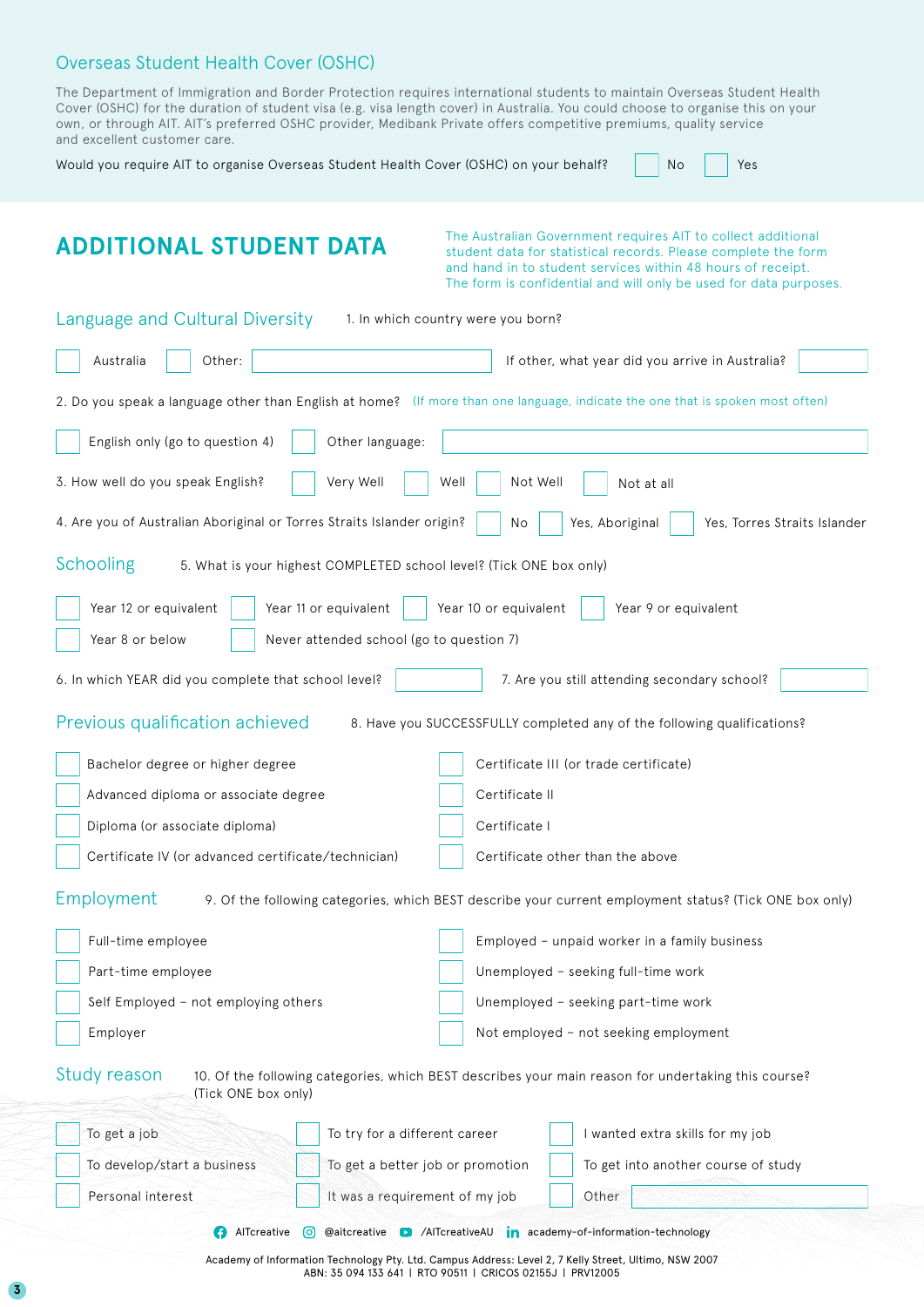| Education level of parents or guardians                                                             | 11. Please answer for up to two people who, during all (or most) of your<br>school years, were your parents or guardians. If you have more than two,<br>answer for the two you have spent the most time with. |
|-----------------------------------------------------------------------------------------------------|---------------------------------------------------------------------------------------------------------------------------------------------------------------------------------------------------------------|
| No parent/guardian                                                                                  | No parent/guardian                                                                                                                                                                                            |
| Parent/Guardian 1<br>Male<br>Female                                                                 | Parent/Guardian 1<br>Female<br>Male                                                                                                                                                                           |
| What is their highest level of education completed?                                                 | What is their highest level of education completed?                                                                                                                                                           |
| Postgraduate qualification<br>Bachelor degree                                                       | Postgraduate qualification<br>Bachelor degree                                                                                                                                                                 |
| Other post-school qualification (e.g. associate degree, diploma etc.)                               | Other post-school qualification (e.g. associate degree, diploma etc.)                                                                                                                                         |
| Completed Year 12*<br>Completed Year 10* and left school                                            | Completed Year 12*<br>Completed Year 10* and left school                                                                                                                                                      |
| Don't know<br>Other                                                                                 | Don't know<br>Other                                                                                                                                                                                           |
| *or equivalent                                                                                      |                                                                                                                                                                                                               |
| Please answer the questions below:                                                                  |                                                                                                                                                                                                               |
| 12. What attracts you to study in Australia and why did you choose AIT?                             |                                                                                                                                                                                                               |
|                                                                                                     |                                                                                                                                                                                                               |
|                                                                                                     |                                                                                                                                                                                                               |
|                                                                                                     | 13. Why have you applied for this program and how does it fit with your previous background and career goals?                                                                                                 |
|                                                                                                     |                                                                                                                                                                                                               |
| 14. How can you justify the investment in both time and money required to complete this program?    |                                                                                                                                                                                                               |
|                                                                                                     |                                                                                                                                                                                                               |
|                                                                                                     |                                                                                                                                                                                                               |
| 15. What research have you done about AIT and the program you have applied for?                     |                                                                                                                                                                                                               |
|                                                                                                     |                                                                                                                                                                                                               |
|                                                                                                     |                                                                                                                                                                                                               |
| 16. What research have you done about your other options?                                           |                                                                                                                                                                                                               |
|                                                                                                     |                                                                                                                                                                                                               |
| 17. What are your current circumstances (working, unemployed, studying)?                            |                                                                                                                                                                                                               |
|                                                                                                     |                                                                                                                                                                                                               |
|                                                                                                     |                                                                                                                                                                                                               |
| home?, or bringing them with you?                                                                   | 18. What are your current family circumstances? Do you have family in Australia? Will you be leaving a spouse or children at                                                                                  |
|                                                                                                     |                                                                                                                                                                                                               |
| 19. Have you ever had a visa application rejected? if so, for which country and for what reason(s)? |                                                                                                                                                                                                               |
|                                                                                                     |                                                                                                                                                                                                               |
|                                                                                                     |                                                                                                                                                                                                               |

20. Are you aware that you are not allowed to work more than 40 hours per fortnight while studying and as per your student visa conditions?

**AITcreative @ @aitcreative D** /AITcreativeAU **in** academy-of-information-technology

No Yes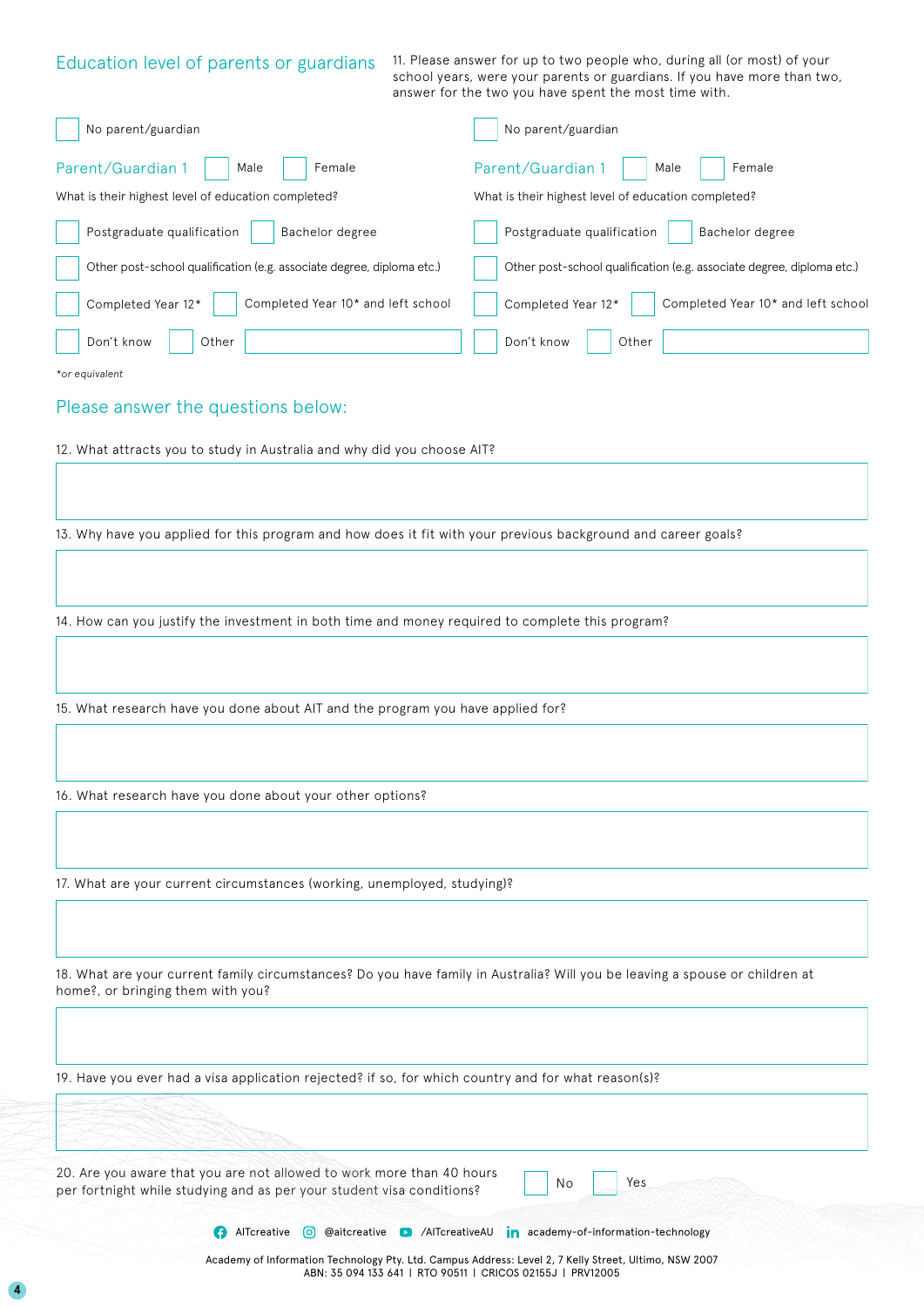### **INTERNATIONAL APPLICATION**

#### Terms & Conditions\*

#### 1. Payment of Fees

- a. The Enrolment Fee is payable upon enrolment and is non-refundable.
- b. Full payment of fees specified as the first instalment on the letter of offer from AIT must be received by the due date on the letter of offer from AIT.
- c. For on-going students, any additional instalment fees must be paid by the date specified by AIT.
- d. Fees are subject to change. However, fees detailed in a letter of offer issued before the date of change will be honoured by AIT for the period/course stated on the letter of offer.

Students repeating units of study will be required to pay for such repeated units.

### 2. Visa Application Refused (Overseas Students)

Student is entitled to a full refund of tuition fees when the student provides AIT evidence from the Australian Department of Immigration and Border Protection (DIBP) that the student's visa was refused before their first entry to Australia.

### 3. Notice of Withdrawal:

If a student intends to withdraw, they must apply in writing to the Administrator: stating their name, student number and contact details; stating their course(s) and commencement date; and stating their reason for withdrawal. International students wishing to discontinue their study in Australia must provide evidence of their student visa cancellation. Notices must include required evidence and are not effective until received by AIT.

#### Prior to commencement:

- i. The Enrolment Fee of \$200 is not refundable.
- ii. If the student gives at least 4 weeks' notice of withdrawal from the course(s) before the commencement date, the student would be eligible for a refund of paid tuition fees minus 25% of the total tuition fees for all enrolled courses.
- iii. If a student does not give at least 4 weeks' notice of withdrawal from the course(s) before the commencement date, the student would be eligible for a refund and paid tuition fees minus 40% of the total tuition fees for all enrolled courses.

#### After commencement:

If the student requests to withdraw from the course(s) on or after the commencement date of the initial course, there will be no refund of fees. When a student is enrolled in packaged courses, no refund will be granted for a cancellation or withdrawal of any part of the package after commencement of the first course. The balance of outstanding fees for all packaged courses may be immediately payable.

All applications for refunds must be made in writing stating the reasons and include required evidence to the Administrator. Students are bound by the conditions of their respective visas when changing their education provider. Students who change provider are regarded as students withdrawing after commencement of their program. When granted, refunds will be paid to the person that originally paid the feeds to AIT within 4 weeks of written notification.

#### 5. Provider Default

In the unlikely event of default by AIT, a refund of all tuition fees paid on a pro-rata basis within two week so of the date of default. The student is entitled to receive a statement explaining the refund calculation. Provider default can include the course not starting on the agreed starting day, the course ceasing to be provided at any time after it starts but before it is completed, and the course being discontinued before the student's scheduled completion. This agreement does not remove the right to take further action under Australia's Consumer Protection Laws nor does it prevent the student from pursuing other legal remedies.

#### Indemnity and release

I, the student, whose name appears in this application, am aware that certain risks and dangers may be associated with study and participation in associated activities including, but not limited to, participation in optional sporting or recreational activities and travel. In consideration of AIT accepting my application for enrolment as a student, I agree that I will not hold AIT responsible or liable for and will not make any claim against AIT for any injury, damage or loss to person or property which I may suffer as a result of, or in connection with, or during the period of:

- 1. Attendance at AIT and/or,
- 2. Participation in any activities whether educational, social, recreational or otherwise, conducted or arranged by or on behalf of or arrangement with AIT or in any other way associated with AIT and/or,
- 3. Whilst in accommodation arranged for me by AIT on behalf of myself, my executors, administrators and assigns I hereby release AIT from all liability to myself or to any other person for any such injury, damage or loss to person or property and from any actions, claims or demands which, if I had not entered into this Agreement, I might hereafter have been entitled to take or make against AIT in respect of any such injury damage or loss and I hereby indemnify AIT against any such liability. I agree that this Agreement shall be governed in all respects and interpreted in accordance with the law of the Commonwealth of Australia.

### For Students under 18 years of age

This application should be signed by a parent or guardian. I hereby request AIT to enrol the student who has signed this Agreement as a student of AIT. In consideration of AIT agreeing to such enrolment, I hereby indemnify AIT against any liability for any injury damage or loss of the type referred to in such agreement suffered by the student and against any actions claims and demands which may be made against AIT by the student or by any other person by reason of any such injury, damage or loss suffered by the student.

#### Privacy statement

Information on this application form will be used, where applicable, for the purposes of assessing a student's application, accepting a student's enrolment, assessing welfare needs (if any), processing and advising a student of their assessment results and other communications to a student as required. Personal information may be collected from, or disclosed to, relevant bodies for the verification of a student's previous qualifications, and it may be made available to Commonwealth and State agencies and the Fund Manager of the ESOS Assurance Fund. AIT is required by legislation to information DIAC of certain changes to a student's enrolment and any breach by a student of a student visa condition relating to attendance or satisfactory academic performance. A student has a right to access personal information that AIT holds about them, subject to legislation. If a student wishes to access or inquire about the handling of their personal information, please contact AIT.

\*for full terms 7 Conditions and student policies please visit the AIT website: www.ait.edu.au

**AITcreative @ @aitcreative 2** /AITcreativeAU **in** academy-of-information-technology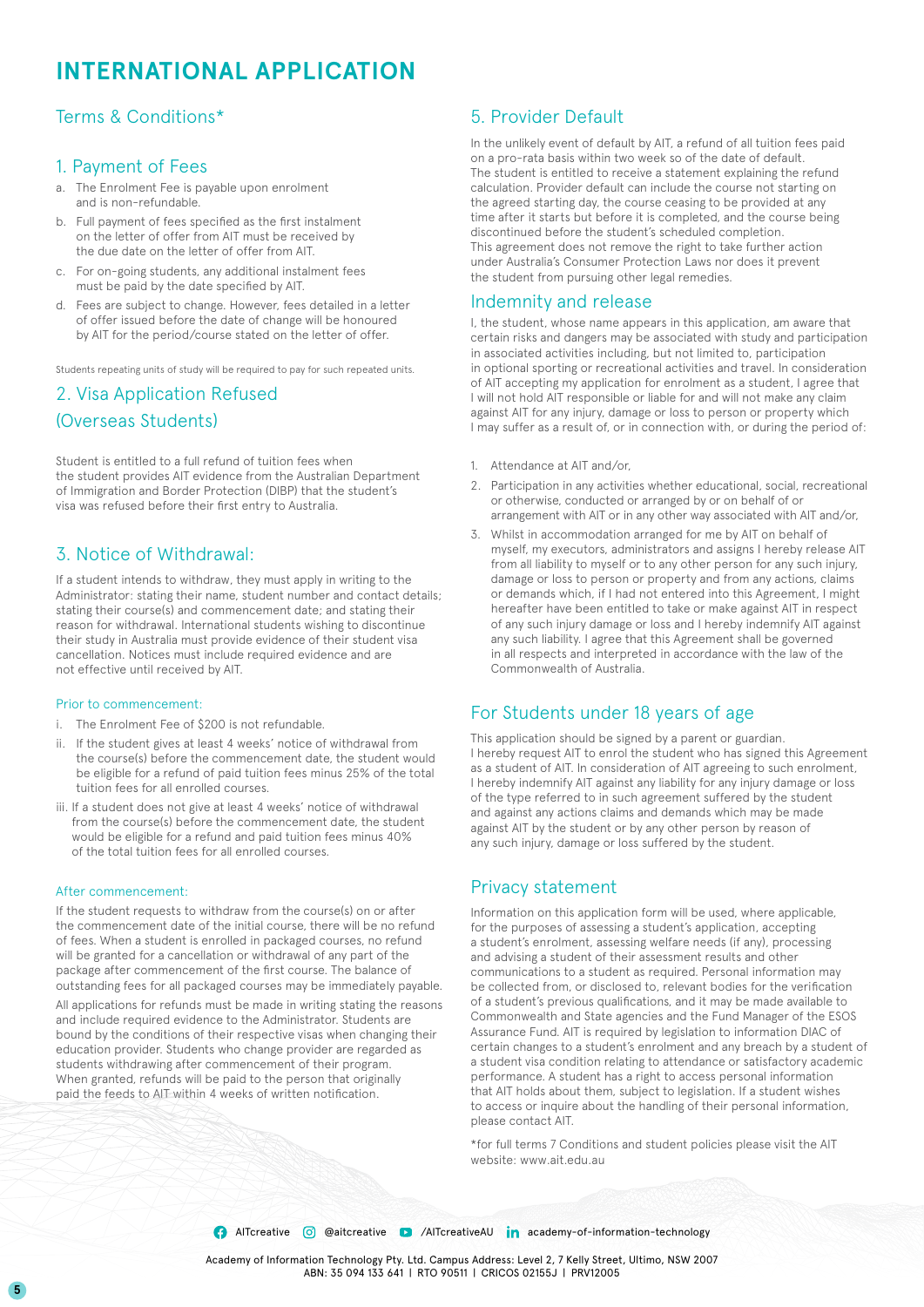### **INTERNATIONAL APPLICATION**

#### Application Declaration Agent Contact Details

- 1. I declare that the information submitted with this Application Form is true and complete. I further declare that any tertiary academic results submitted are a complete record of all results that I have obtained from every tertiary institution I have attended.
- 2. I understand that at the time of enrolment I may be required to supply originals of all documents used to support this application
- 3. I authorise AIT to access the Australian Immigration Visa Entitlements Verification Online (VEVO) system at any time to obtain information on my visa status.
- 4. I declare that I am a genuine temporary entrant and genuine student and that I have read and understood conditions relating to these requirements (www.immi.gov.au).
- 5. I am aware of the tuition and living costs of my stay in Australia and have the financial capacity to meet such costs for the duration of my program. I will make timely payments of any fees or associated costs.
- 6. I have read and accept the Terms and Conditions, the Indemnity and Release and Privacy statement as set out on the reverse and by signing I authorize AIT to pay out amounts payable by me in accordance with my enrolment.
- 7. I declare that my signature is true and correct, and matches the signature in my passport.
	- I am over 18 years of age

Signature (Student)

Date (DD/MM/YYYY)

#### For an applicant under age of 18:

I, the parent/guardian of the applicant hereby consent to this application for study.

Signed (Parent/Guardian)\*

Name:

Phone:

Mobile:

Email:

Relationship:

Date (DD/MM/YYYY)

Parent/ Guardian Details (If applicant is under 18)

| Agent name:          |  |
|----------------------|--|
| Agent branch office: |  |
| Agent (signing):     |  |
| Telephone:           |  |
| Fax number:          |  |
| Email:               |  |
| Postal address:      |  |
| Country:             |  |

#### Agent Declaration

|  | I have assessed the applicant as a Genuine Temporary<br>Entrant and a Genuine Student as defined by the Department<br>of Immigration and Border Protection at immi.gov.au                                            |  |  |
|--|----------------------------------------------------------------------------------------------------------------------------------------------------------------------------------------------------------------------|--|--|
|  | To the best of my knowledge, the applicant is genuine<br>in making this application and has every intention<br>of completing all programs listed in the application.                                                 |  |  |
|  | I have made every effort to verify the authenticity<br>and validity of the documents with form part of<br>this application.                                                                                          |  |  |
|  | I am satisfied that the applicant has genuine access<br>to the total funds required while in Australia to cover<br>all travel, OSHC, tuition and living costs for themselves<br>and their dependents (if applicable) |  |  |
|  | I recommend the education provider proceed<br>with the assessment for admission of this applicant.                                                                                                                   |  |  |
|  | I confirm the student has signed this application form.                                                                                                                                                              |  |  |
|  | I have provided the student's personal email address<br>and residential address.                                                                                                                                     |  |  |
|  | I declare that I will forward all correspondence as applicable<br>to this application to the student.                                                                                                                |  |  |
|  |                                                                                                                                                                                                                      |  |  |

Signed (Agent):

Date (DD/MM/YYYY):

**AITcreative** @ @aitcreative **D** /AITcreativeAU **in** academy-of-information-technology